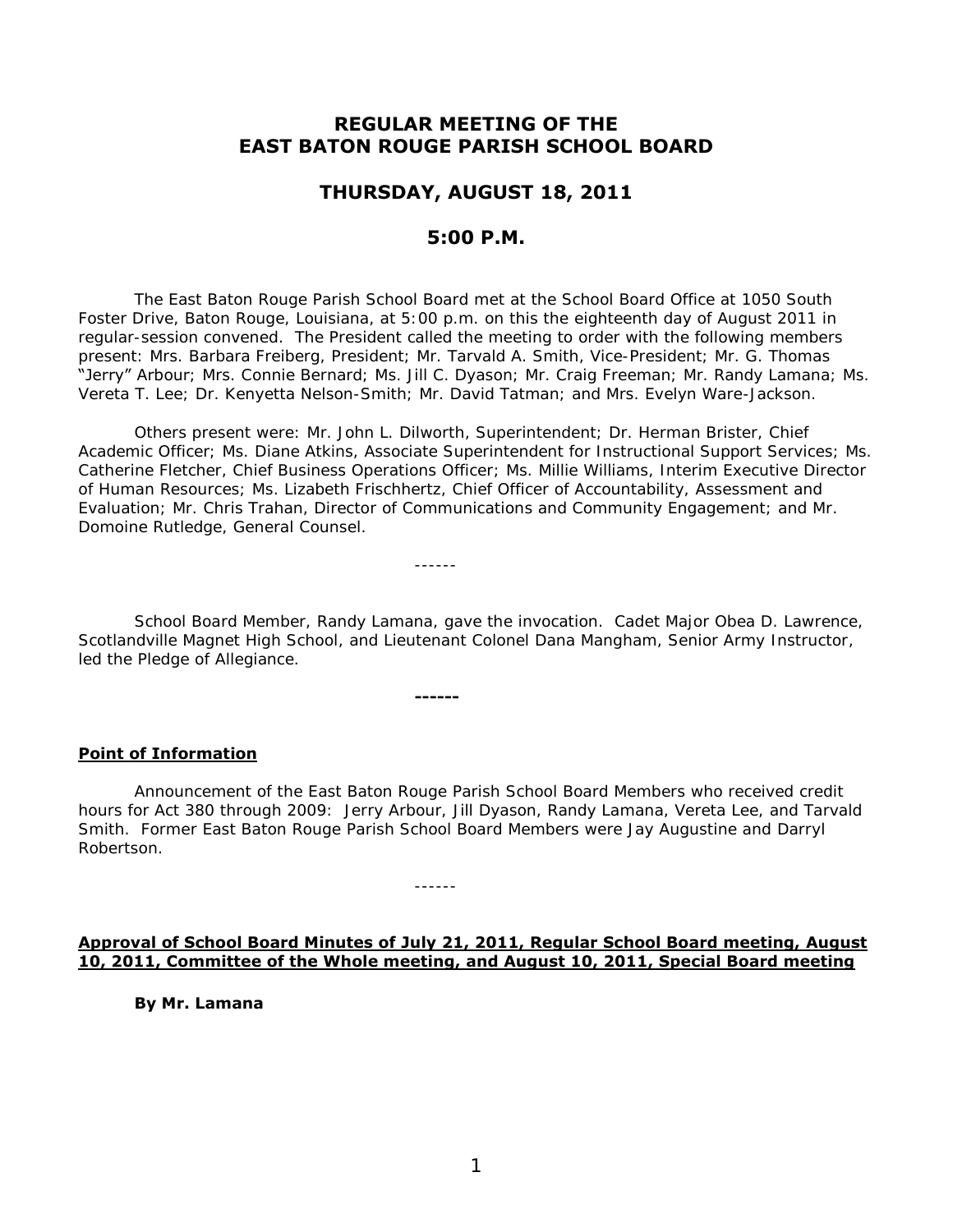Resolved, that, the reading of the minutes of the East Baton Rouge Parish School Board Meeting of July 21, 2011, Regular School Board meeting, August 10, 2011, Committee of the Whole meeting, and August 10, 2011, Special Board meeting, be dispensed with and that they be approved as published in the Official Journal.

## **Seconded by Mr. Freeman**

**Unanimously adopted by a vote of the members present. (Ms. Lee and Mr. Smith were absent.)** 

**Mr. Arbour asked that the following item be removed from the Consent Agenda and placed as a regular item on the agenda.** 

**------**

### **Authorization for Superintendent and General Counsel, with the Approval of Board Leadership, to Finalize a Cooperative Endeavor Agreement with the State of Louisiana, Division of Administration**

## **By Mr. Tatman**

Resolved, that, the East Baton Rouge Parish School Board does hereby give authorization to the Superintendent and General Counsel, with the approval of Board leadership, to finalize a Cooperative Endeavor Agreement with the State of Louisiana, Division of Administration regarding acquisition of the old Louisiana School for the Visually Impaired and a Cooperative Endeavor Agreement with the City/Parish of Baton Rouge, East Baton Rouge Sheriff's Office and the East Baton Rouge Parish District Attorney's Office and to report the final agreements to the full Board upon completion.

## **Seconded by Mrs. Ware-Jackson**

**Unanimously adopted by a vote of the members present. (Mr. Smith was absent.)** 

------

## **Approval of Personnel Changes Since School Board Meeting of July 21, 2011**

## **By Mr. Arbour**

 Resolved, that, the changes in personnel since the School Board Meeting of July 21, 2011, be, and they are, hereby approved. **(A copy of the Changes has been marked "Official Copy" and placed in the files of the Board.)**

## **Seconded by Ms. Lee**

## **Unanimously adopted by a vote of all the members.**

**-----**

**Approval of a Resolution**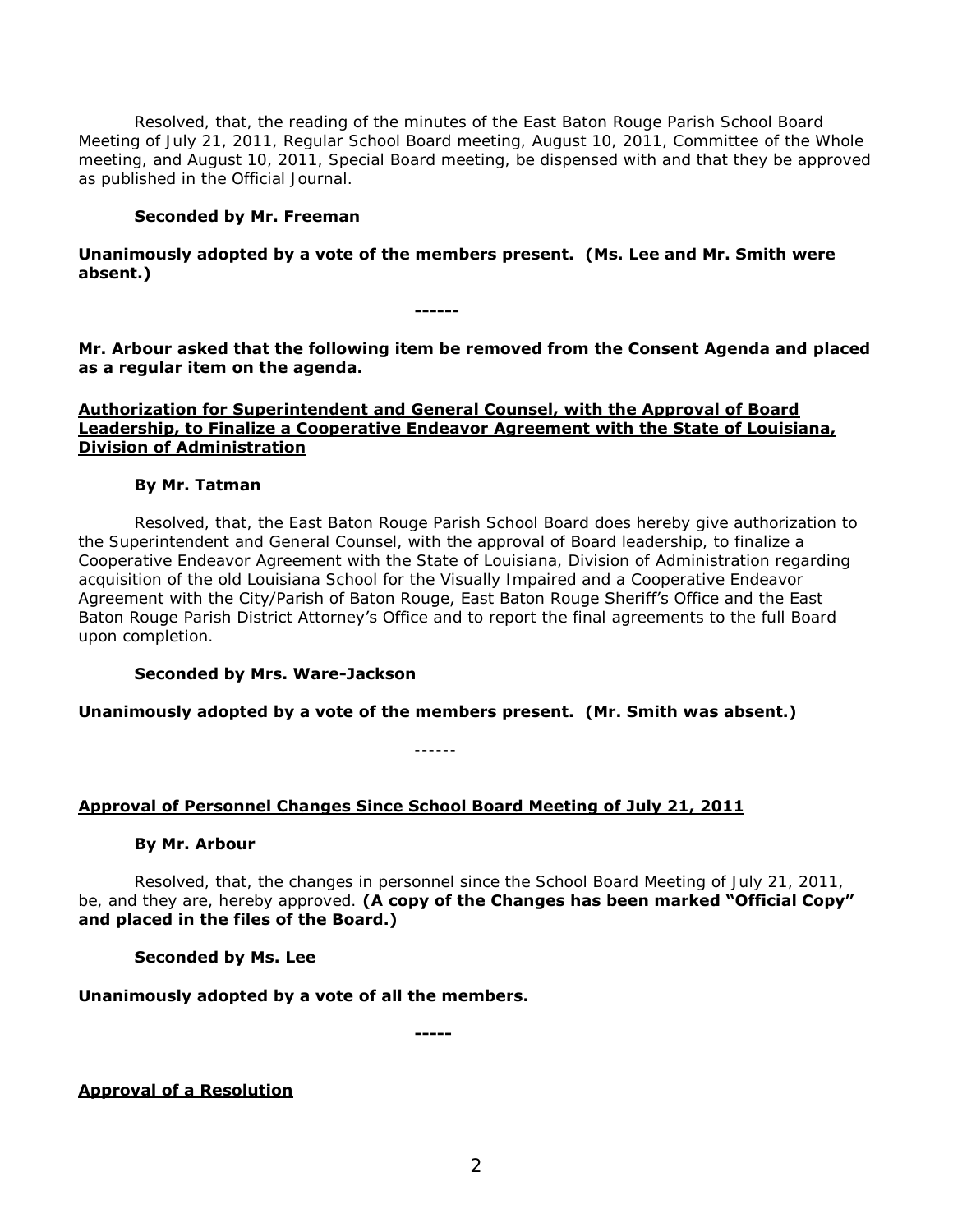#### **By Mr. Freeman**

Resolved, that, the East Baton Rouge Parish School Board does hereby approve a Resolution proclaiming September 11-17, 2011, as "National Arts in Education Week."

### **Seconded by Mrs. Bernard**

**Unanimously adopted by a vote of all the members.** 

**------**

## **Approval of Consent Agenda Items, Excluding Item #19**

## **By Ms. Dyason**

Resolved, that, the East Baton Rouge Parish School Board does hereby approve the Consent Agenda items, excluding item #19.

## **Seconded by Mr. Lamana**

**Unanimously adopted by a vote of all the members.** 

**------**

*The following items were approved as part of the Consent Agenda:* 

## **Items approved by the Committee of the Whole for recommendation to the Board:**

**------**

Approval of a waiver – medical sabbatical leave for a teacher.

Approval of the Louisiana Compliance Questionnaire as required for the financial audit of the East Baton Rouge Parish School System.

Approval of the Proposed 2011-2012 Budget and Grant Application for Title X McKinney-Vento funds.

Authorization to amend the Education Excellence Fund Investment Agreement.

Approval of the proposed 2011-2012 Radio Training Program (RTP) Budget.

Approval of the proposed 2011-2012 Child Nutrition Program Budget for the East Baton Rouge Parish School System.

Approval of the proposed 2011-2012 Tax Plan Budgets for Propositions 2 and 3.

Approval of the following grants under \$50,000.00: a) Louisiana Foreign Language Teachers Association (LFLTA) Mini-Grant in the amount of \$500.00. (Recipient: Ms. Genedi Shamburger, French Teacher, Woodlawn High School); and b) Laura Bush Foundation for America's Libraries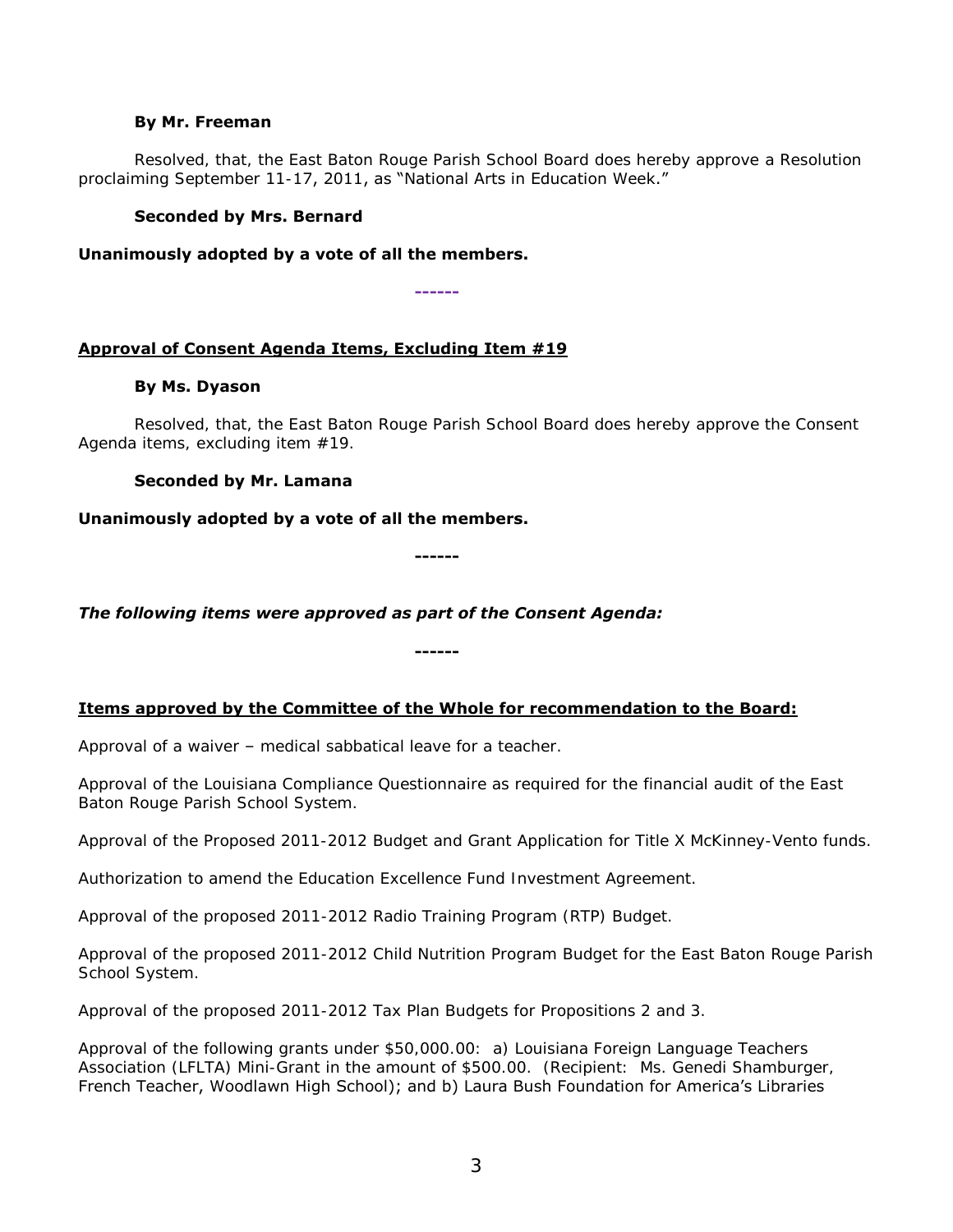Grant. (Recipients: Ms. Terry Thibodeaux, Librarian, Mayfair Middle School - \$5,000.00 and Ms. Sheila Brock, Librarian, The Dufrocq School - \$2,500.00).

Approval of a Resolution requesting the State Board of Elementary and Secondary Education (BESE) waive the minimum student population requirement provided for in BESE Bulletin 741, Section 505 B1 as it relates to the selection of a new Superintendent of Schools.

Approval of a professional services contract between the East Baton Rouge Parish School Board and Mary McDaniel.

Approval of an agreement between the East Baton Rouge Parish School Board and Renaissance Learning, Inc.

------

## *END OF CONSENT AGENDA ITEMS*

## **Authorization for Superintendent and General Counsel to Finalize an Agreement**

**------**

### **By Mr. Arbour**

Resolved, that, the East Baton Rouge Parish School Board does hereby authorize the Superintendent and General Counsel, with the approval of Board leadership, to finalize an agreement for professional services related to the School Bus Safety Program, a Cooperative Endeavor Agreement with the City of Baton Rouge, and a Cooperative Endeavor Agreement with the Sheriff of East Baton Rouge Parish and to report the final agreements to the full Board upon completion.

## **Seconded by Ms. Lee**

#### **The vote on the motion was as follows:**

- **Yeas: (10) Mr. Arbour, Mrs. Bernard, Ms. Dyason, Mr. Freeman, Mrs. Freiberg, Mr. Lamana, Ms. Lee, Dr. Nelson-Smith, Mr. Smith and Mrs. Ware-Jackson**
- **Nays: (0) None**
- **Abstained: (1) Mr. Tatman**
- **Absent: (0) None**

**The motion was declared adopted.** 

**------**

**Request to Accept Contracts** *In Globo*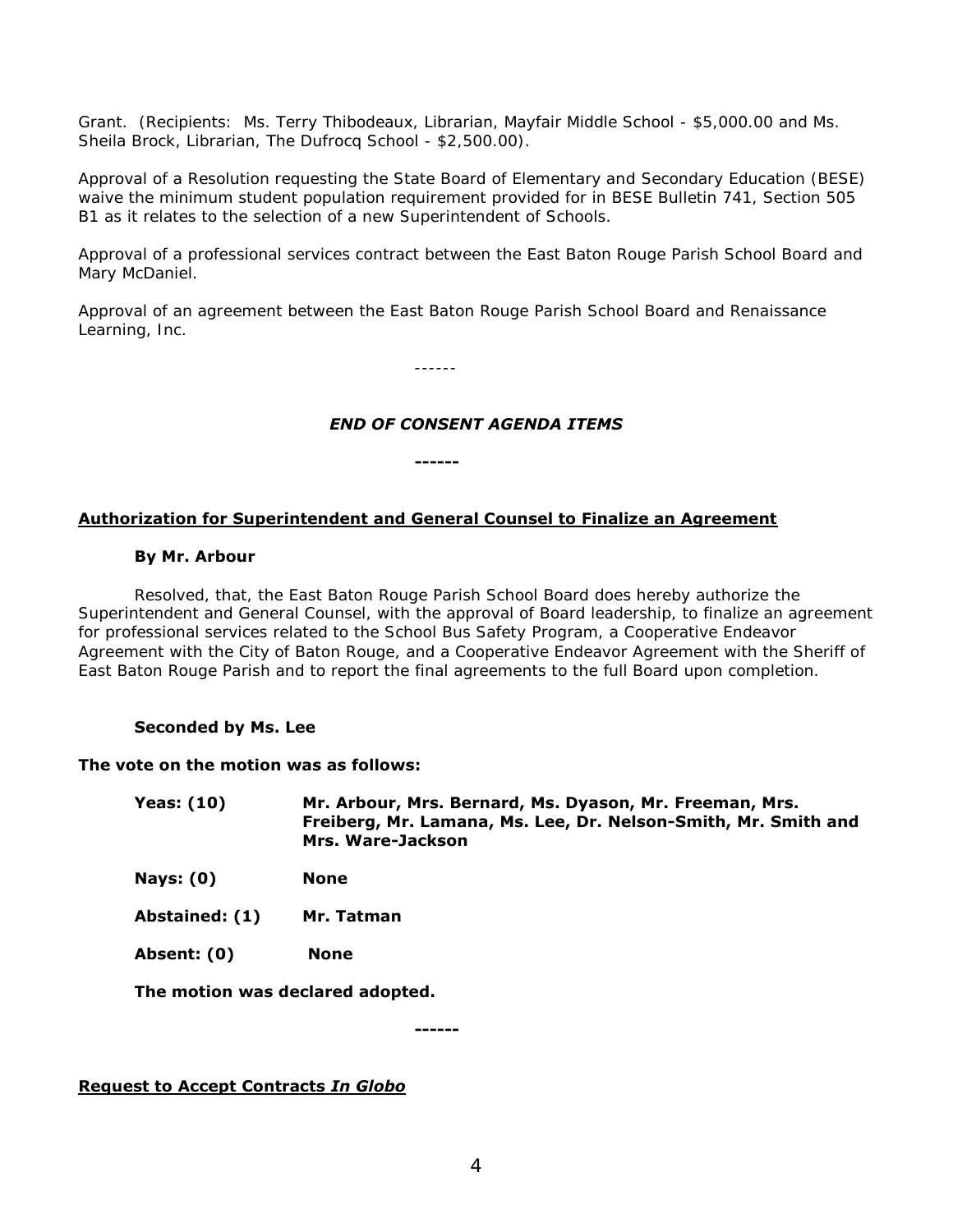## **By Mr. Arbour**

Resolved, that, the East Baton Rouge Parish School Board does hereby accept the following instructional related contracts listed in Item #25 *in globo.* 

### **Seconded by Ms. Lee**

### **Unanimously adopted by a vote of the members present. (Mr. Smith was absent.)**

## **Approval of Instructional Related Contracts**

### **By Mr. Arbour**

Resolved, that, the East Baton Rouge Parish School Board does hereby approve the following instructional related contracts: a. Solution Tree in the amount of \$132,750.00 for professional development at 23 elementary and middle schools for the 2011- 2012 school year. b. Arts Council of Greater Baton Rouge in the amount of \$20,450.00 to implement School Readiness Through the Arts in five Pre-K classrooms in addition to providing training. c. Education Foundations in the amount of \$12,755.00 for professional development for teachers, tutoring and parental/ community involvement for Title 1 non-public and private schools participating in the Title 1 program. d. Education Foundations in the amount of \$36,000.00 for professional development for teachers, tutoring and parental/ community involvement for Title 1 non-public and private schools (Southern Laboratory School) participating in the Title 1 program. e. School Leadership Center of Greater New Orleans in the amount of \$75,000.00 to fund the Diocese of Baton Rouge Title II allocation for professional development. f. Volunteers in Public Schools (VIPS) in the amount of \$25,000.00 to conduct volunteer management training, advocate for schools, and educate the community regarding supporting public education. g. Catapult Learning in the amount of \$133,000.00 to fund a mathematic and reading tutorial program for Title I non-public/ private schools. h. JBHM Education Group in the amount of \$18,000.00 for professional development services in the areas of math, English, science, and social studies for the 2011-2012 school year. i. Options for Education, Inc. in the amount of \$20,000.00 to fund a management system to assist with the operation of supplementary educational services required by No Child Left Behind. The system will allow federal programs to track student attendance, vendor invoices, student assignment, etc. j. School Improvement Network (PD 360 program) in the amount of \$236,605.00. This is a web-based, on demand professional learning resource that is designed to allow instructional leaders to perform effective classroom walkthroughs.

## **Seconded by Mrs. Bernard**

#### **The vote on the motion was as follows:**

| Yeas: (10) | Mr. Arbour, Mrs. Bernard, Ms. Dyason, Mr. Freeman, Mrs.        |
|------------|----------------------------------------------------------------|
|            | Freiberg, Mr. Lamana, Ms. Lee, Mr. Smith, Mr. Tatman, and Mrs. |
|            | Ware-Jackson                                                   |

- **Nays: (0) None**
- **Abstained: (1) Dr. Nelson-Smith**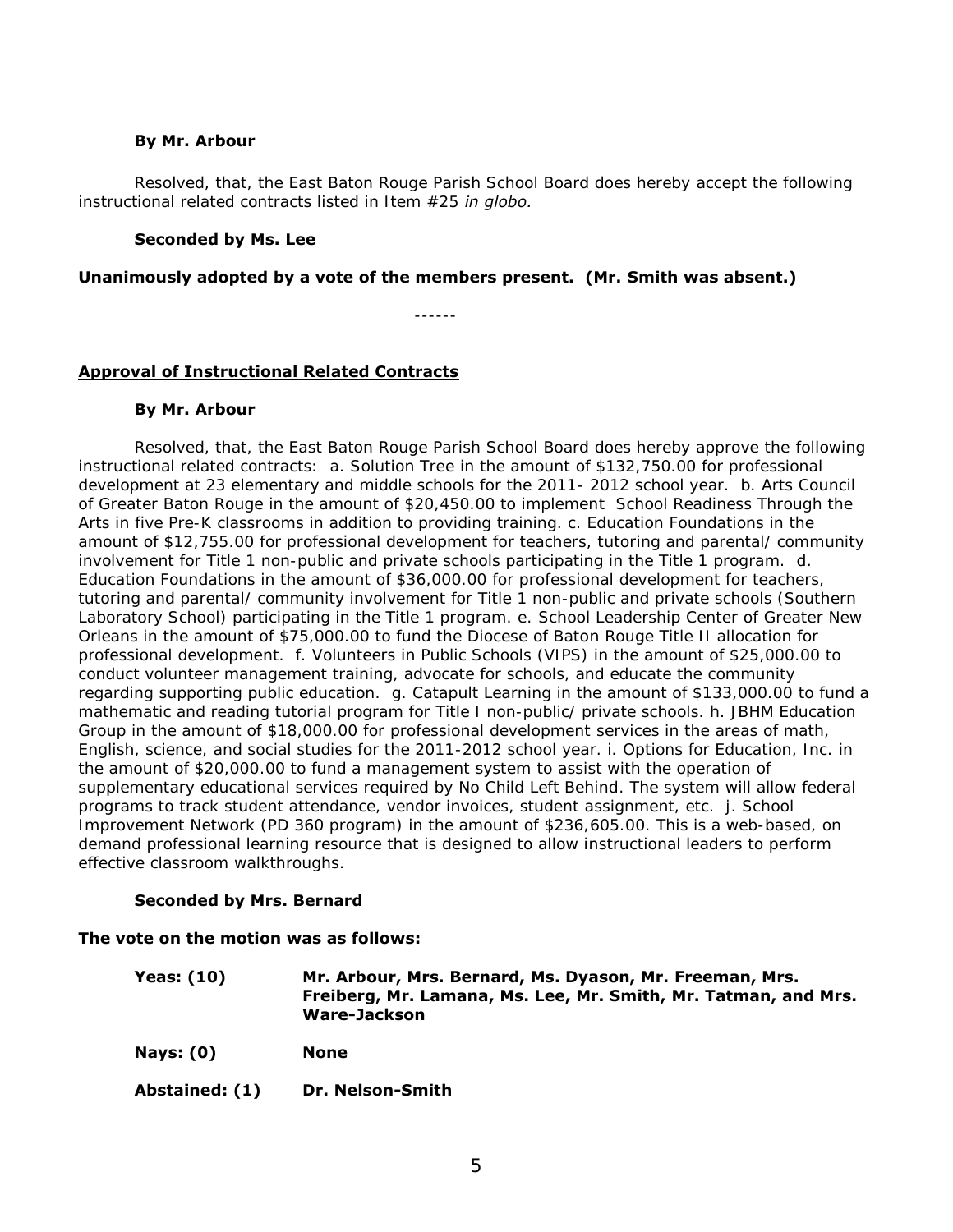**Absent: (0) None** 

**The motion was declared adopted.** 

## **Approval of the Proposed Scotlandville Elementary School Conversion**

**------**

### **By Mr. Smith**

Resolved, that, the East Baton Rouge Parish School Board does hereby approve the proposed Scotlandville Elementary School Conversion.

### **Seconded by Dr. Nelson-Smith**

#### **Discussion followed.**

### **The following substitute motion was made.**

### **By Mr. Arbour**

 Resolved, that, the East Baton Rouge Parish School Board does hereby defer this item to the January 19, 2012 regular Board meeting.

### **Seconded by Mrs. Bernard**

#### **The vote on the substitute motion was as follows:**

| Yeas: $(3)$      | Mr. Arbour, Mrs. Bernard, and Mr. Lamana                                                          |
|------------------|---------------------------------------------------------------------------------------------------|
| <b>Nays: (6)</b> | Ms. Dyason, Mr. Freeman, Dr. Nelson-Smith, Mr. Smith, Mr.<br><b>Tatman, and Mrs. Ware-Jackson</b> |
| Abstained: (2)   | Mrs. Freiberg and Ms. Lee                                                                         |
| Absent: (0)      | None                                                                                              |
|                  |                                                                                                   |

**The substitute motion failed.** 

## **Discussion followed.**

#### **Call the Question**

A motion was made to limit debate by "calling the question" by Mr. Freeman. No second was made and no vote was taken on limiting the debate. The President then called for a vote on the item.

## **The vote on the item was as follows:**

**Yeas: (8) Ms. Dyason, Mr. Freeman, Mr. Lamana, Ms. Lee, Dr. Nelson-Smith, Mr. Smith, Mr. Tatman, and Mrs. Ware-Jackson**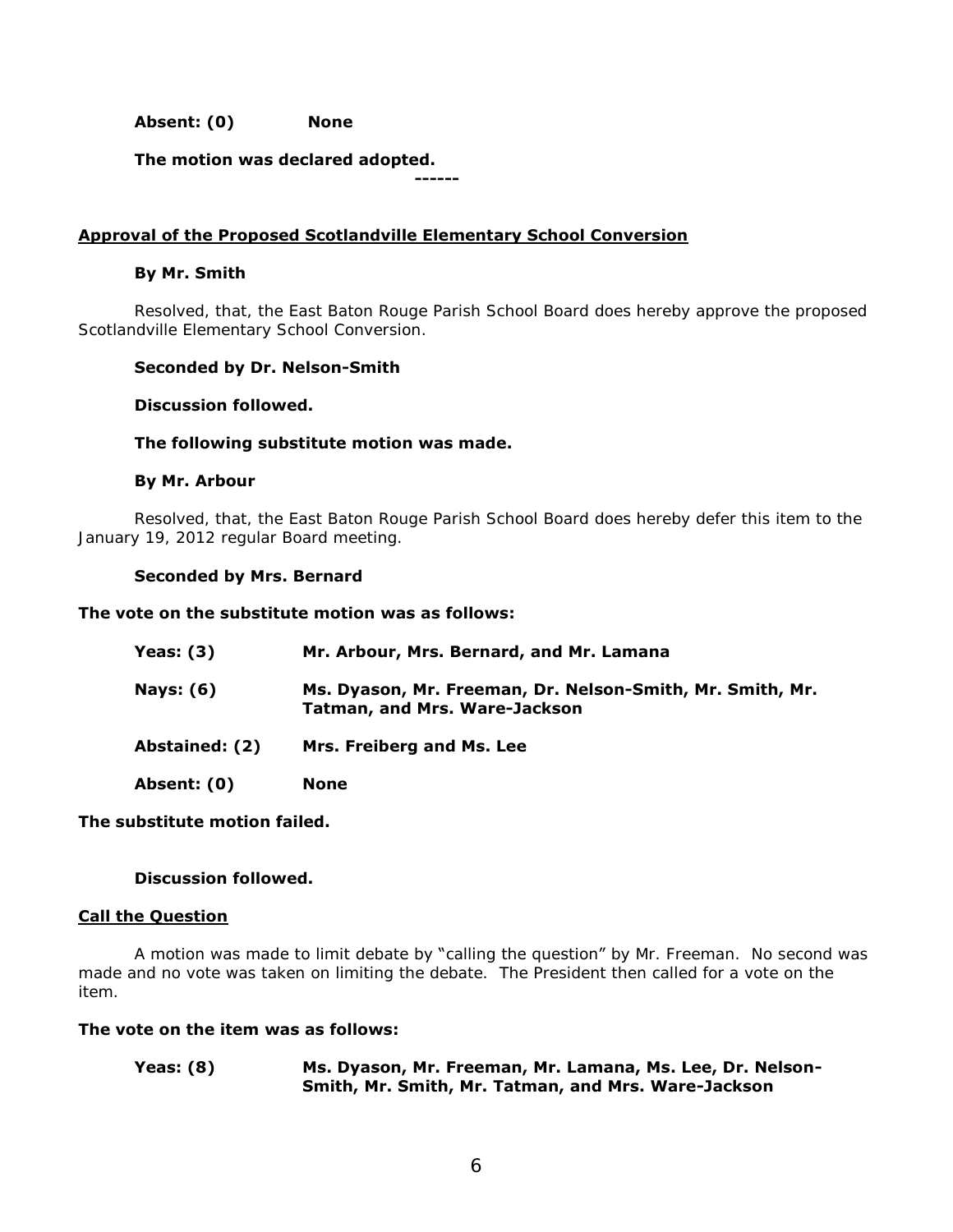**Nays: (2) Mr. Arbour and Mrs. Bernard** 

**Abstained: (1) Mrs. Freiberg** 

**Absent: (0) None** 

**The motion was approved.** 

**------**

## **Approval to Renew a Contract**

## **By Mr. Lamana**

 Resolved, that, the East Baton Rouge Parish School Board does hereby approve a renewal contract between the East Baton Rouge Parish School Board and Unemployment Compensation Control Systems, L.L.C. (UCCS) for a period of two (2) years beginning July 1, 2011, through June 30, 2013.

## **Seconded by Mr. Smith**

### **Discussion followed.**

### **The following substitute motion was made.**

### **By Mr. Arbour**

 Resolved, that, the East Baton Rouge Parish School Board does hereby authorize staff to issue a Request for Proposal (RFP) to seek an outside firm that provides Workman's Compensation services. The school system will continue to pay Unemployment Compensation Control Systems, L.L.C. (UCCS) on a month to month basis until the process is complete.

## **Seconded by Mr. Lamana**

## **The vote on the substitute motion was as follows:**

| Yeas: $(9)$    | Mr. Arbour, Mrs. Bernard, Mr. Freeman, Mrs. Freiberg, Mr.<br>Lamana, Ms. Lee, Dr. Nelson-Smith, Mr. Tatman, and Mrs. Ware-<br><b>Jackson</b> |
|----------------|----------------------------------------------------------------------------------------------------------------------------------------------|
| Nays: $(2)$    | Ms. Dyason and Mr. Smith                                                                                                                     |
| Abstained: (0) | <b>None</b>                                                                                                                                  |
| Absent: (0)    | <b>None</b>                                                                                                                                  |

**The substitute motion passed.** 

**------**

#### **Approval of a Resolution**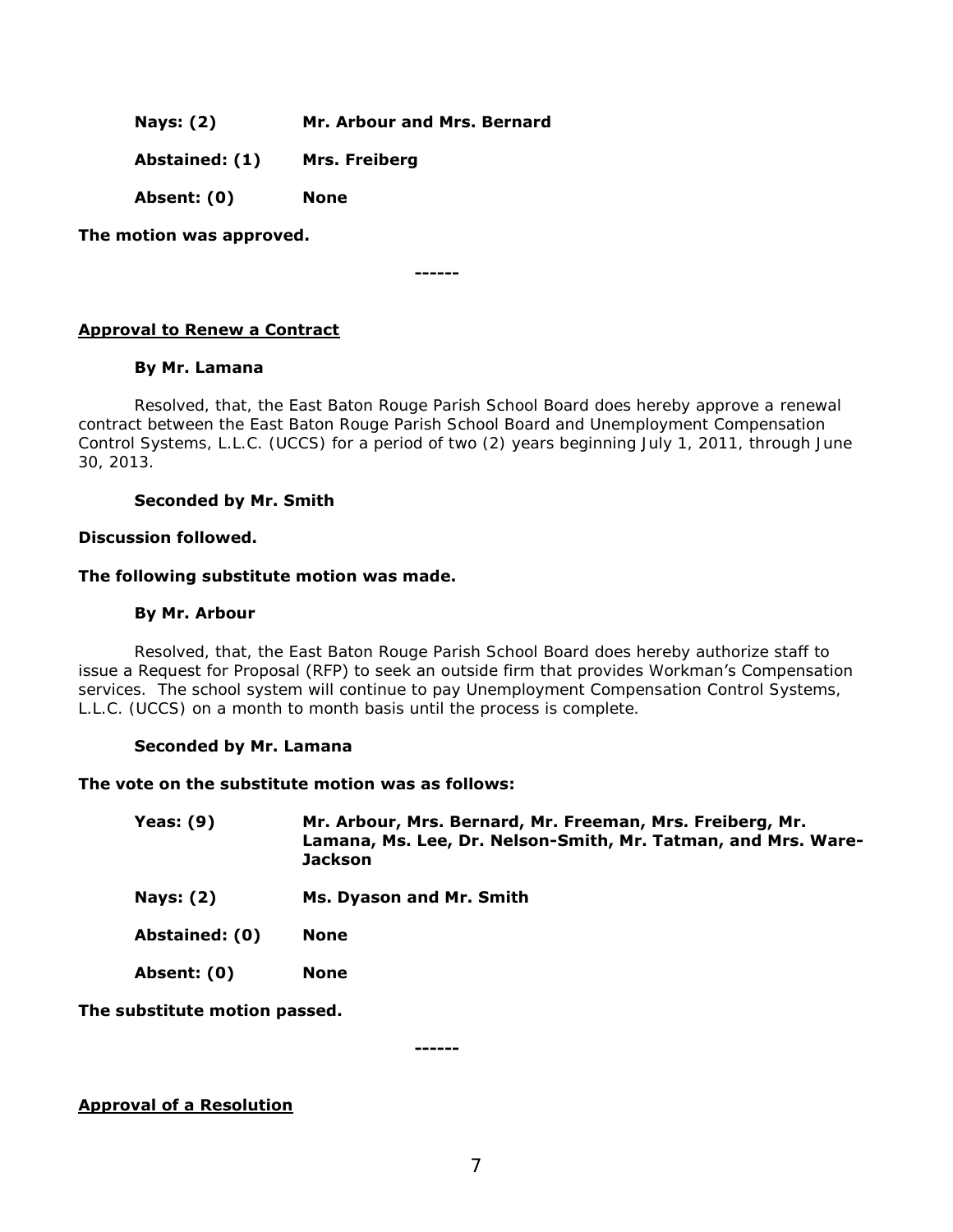### **By Mr. Arbour**

Resolved, that, the East Baton Rouge Parish School Board does hereby approve a Resolution calling a tenure hearing for an employee.

## **Seconded by Mr. Lamana**

**Unanimously adopted by a vote of all the members.** 

**------**

## **Approval to Hire Search Firm**

## **By Mr. Arbour**

 Resolved, that, the East Baton Rouge Parish School Board does hereby approve entering into a contract with ProAct Search, L.L.C. to facilitate the hiring of a new superintendent. Board Leadership shall negotiate a contract with the firm to exceed no more than thirty thousand (\$30,000) dollars.

## **Seconded by Mrs. Bernard**

## **Discussion followed.**

## **The following substitute motion was made.**

## **By Mr. Freeman**

 Resolved, that, the East Baton Rouge Parish School Board does hereby approve entering into a contract with ProAct Search, L.L.C. to facilitate the hiring of a new superintendent. Board Leadership shall negotiate a contract with the firm to exceed no more than ten thousand (\$10,000) dollars with any additional funds to be raised from outside sources.

## **Seconded by Mr. Smith**

#### **The vote on the substitute motion was as follows:**

| <b>Yeas: (2)</b> | Mr. Freeman and Mr. Smith                                                                             |
|------------------|-------------------------------------------------------------------------------------------------------|
| <b>Nays: (7)</b> | Mr. Arbour, Mrs. Bernard, Ms. Dyason, Mrs. Freiberg, Mr.<br>Lamana, Mr. Tatman, and Mrs. Ware-Jackson |
| Abstained: (2)   | Ms. Lee and Dr. Nelson-Smith                                                                          |
| Absent: (0)      | <b>None</b>                                                                                           |

**The substitute motion failed.** 

**The vote on the original motion was as follows:**